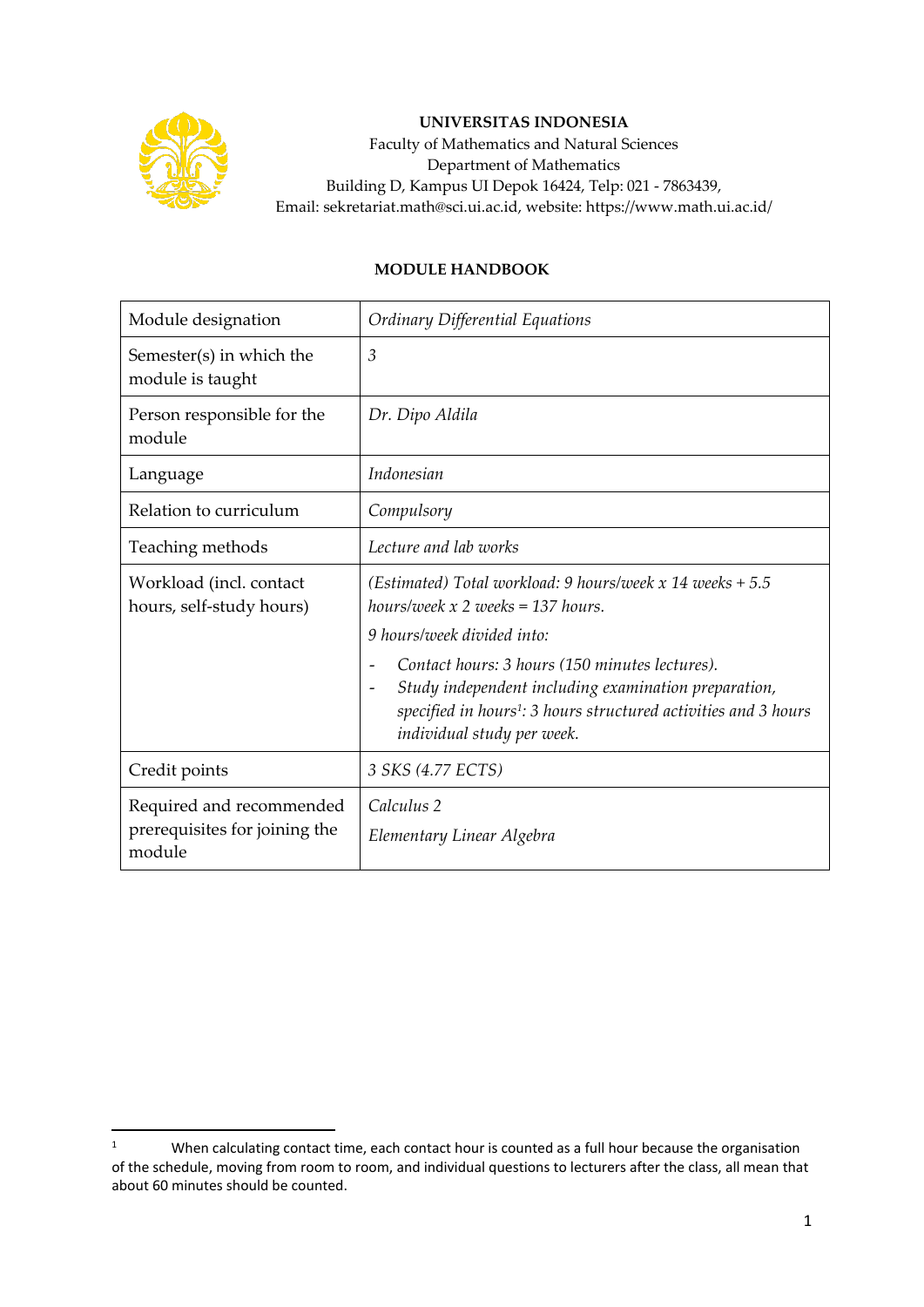| Module objectives/intended<br>learning outcomes | After completing the course, students have the ability<br>to distinguish different between ODE and PDE, linear and<br>1.<br>nonlinear ODE, and determine the order of ODE<br>to draw a phase portrait manually and using a software<br>2.<br>3. to solve an initial value problem of a first order ODE<br>analytically using a proper method                                                                                                                                                      |
|-------------------------------------------------|---------------------------------------------------------------------------------------------------------------------------------------------------------------------------------------------------------------------------------------------------------------------------------------------------------------------------------------------------------------------------------------------------------------------------------------------------------------------------------------------------|
|                                                 | 4. to solve an initial value problem of a second order ODE<br>analytically using a proper method<br>5. to solve an initial value problem of a $n^{th}$ -order ODE                                                                                                                                                                                                                                                                                                                                 |
|                                                 | analytically using a proper method<br>6. to solve a second order of ODE using infinite series<br>7. to calculate a Laplace transform of a simple function, step<br>function, impulse function and convolution integral<br>8. to solve a second order of ODE using Laplace transform<br>9. to solve a two-dimension linear system of ODE using concept<br>of eigenvalues and eigenvectors<br>10. to solve a two-dimension nonlinear system of ODE using<br>concept of eigenvalues and eigenvectors |
| Content                                         | Definition of ODE, PDE, linear and nonlinear ODE, and the<br>1.<br>order of ODE<br>2. Phase portrait<br>3. Solution of a first, and n <sup>th</sup> -order of ODE<br>4. Solution of second order of ODE using infinite series<br>Laplace transform and its application to solve a second order<br>5.<br>of ODE<br>6. System of linear and nonlinear of an ODE                                                                                                                                     |
| <b>Examination</b> forms                        | 1. Class activities : Quiz (written and computer-based),<br>homework.<br>2. Lab sessions<br>Mid-term examination<br>3.<br>Final examination<br>4.                                                                                                                                                                                                                                                                                                                                                 |